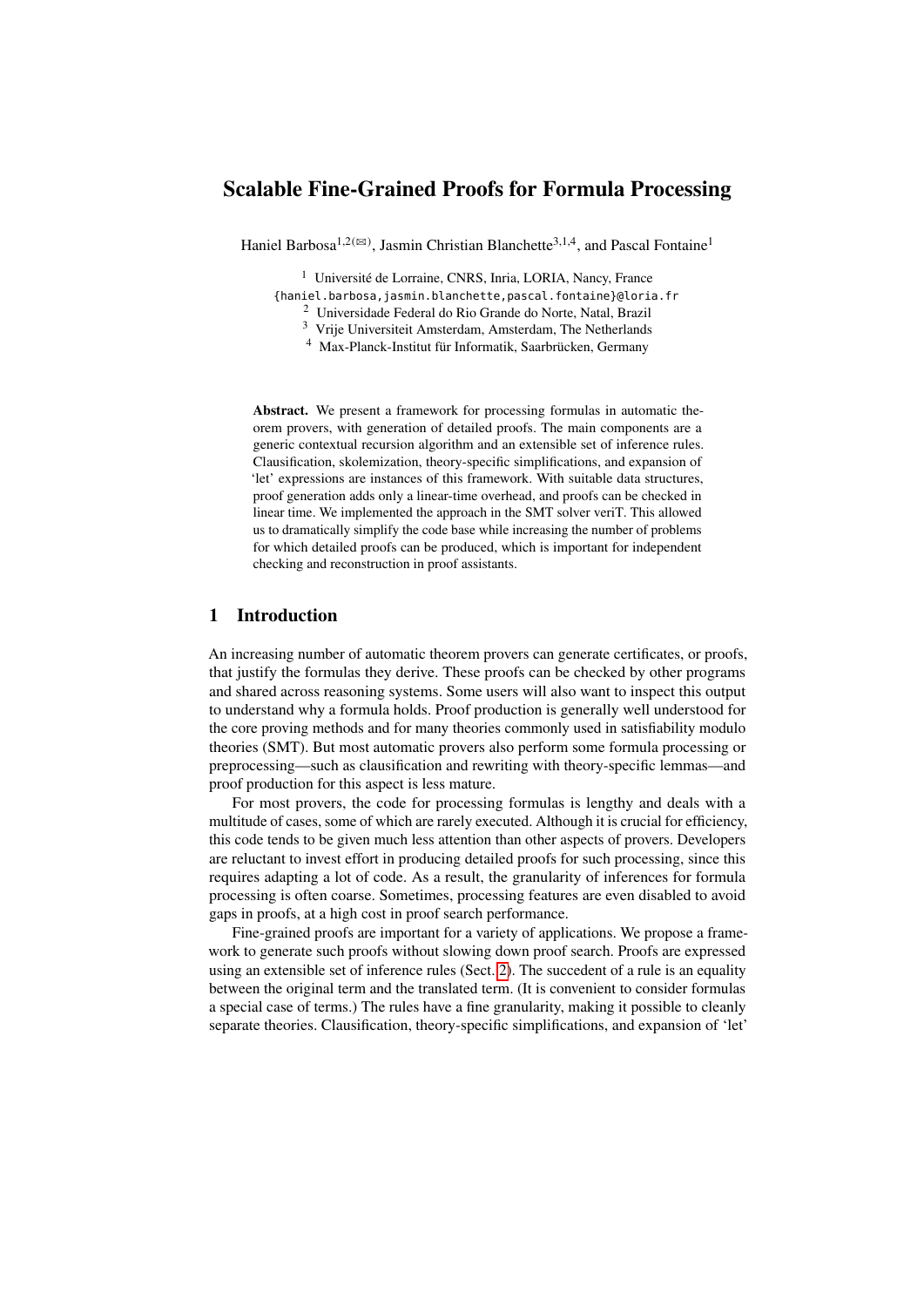expressions are instances of this framework. Skolemization may seem problematic, but with the help of Hilbert's choice operator, it can also be integrated into the framework. Some provers provide very detailed proofs for parts of the solving, but we are not aware of any publications about practical attempts to provide easily reconstructible proofs for processing formulas containing quantifiers and 'let' expressions.

At the heart of the framework lies a generic contextual recursion algorithm that traverses the terms to translate (Sect. [3\)](#page-3-0). The context fixes some variables, maintains a substitution, and keeps track of polarities or other data. The transformation-specific work, including the generation of proofs, is performed by plugin functions that are given as parameters to the framework. The recursion algorithm, which is critical for the performance and correctness of the generated proofs, needs to be implemented only once. Another benefit of the modular architecture is that we can easily combine several transformations in a single pass, without complicating the code unduly or compromising the level of detail of the proof output. For very large inputs, this can improve performance.

The inference rules and the contextual recursion algorithm enjoy many desirable properties (Sect. [4\)](#page-7-0). The rules are sound, and the treatment of binders is correct even in the presence of name clashes. Moreover, with suitable data structures, proof generation adds an overhead that is proportional to the time spent processing the terms. Checking proofs represented as directed acyclic graphs (DAGs) can be performed with a time complexity that is linear in their size. Detailed proofs of the metatheory are included in a technical report [\[2\]](#page-11-0), together with more explanations and examples.

We implemented the approach in veriT (Sect. [5\)](#page-7-1), an SMT solver that is competitive on problems combining equality, linear arithmetic, and quantifiers [\[3\]](#page-11-1). Compared with other SMT solvers, veriT is known for its very detailed proofs [\[5\]](#page-11-2), which are reconstructed in the proof assistants Coq [\[1\]](#page-11-3) and Isabelle/HOL [\[6\]](#page-11-4) and in the GAPT system [\[10\]](#page-11-5). As a proof of concept, we implemented a prototype checker in Isabelle/HOL.

By adopting the new framework, we were able to remove large amounts of complicated code in the solver, while enabling detailed proofs for more transformations than before. The contextual recursion algorithm had to be implemented only once and is more thoroughly tested than any of the monolithic transformations it subsumes. Our empirical evaluation reveals that veriT is as fast as before even though it now generates finer-grained proofs.

Conventions Our setting is a many-sorted classical first-order logic as defined by the SMT-LIB standard [\[4\]](#page-11-6). A signature  $\Sigma = (S, \mathcal{F})$  consists of a set *S* of sorts and a set *F* of function symbols. Nullary function symbols are called constants. We assume that the signature contains a Bool sort and constants true, false : Bool, a family ( $\simeq$  :  $\sigma \times \sigma \rightarrow$ Bool)<sub> $\sigma \in S$ </sub> of function symbols interpreted as equality, and the connectives  $\neg$ ,  $\wedge$ ,  $\vee$ , and  $\rightarrow$ . Formulas are terms of type Bool, and equivalence is equality ( $\simeq$ ) on Bool. Terms are built over symbols from *F* and variables from a fixed family of infinite sets  $(\mathcal{V}_{\sigma})_{\sigma \in S}$ . In addition to  $\forall$  and  $\exists$ , we rely on two more binders: Hilbert's choice operator  $\epsilon x$ .  $\varphi$  and a 'let' construct, let  $\bar{x}_n \simeq \bar{s}_n$  in *t*, which simultaneously assigns *n* variables.

We use the symbol = for syntactic equality on terms. We reserve the names  $a, f, p, q$ for function symbols; *x*, *y* for variables; *r*, *s*, *t*, *u* for terms (which may be formulas);  $\varphi$ ,  $\psi$ for formulas; and *Q* for quantifiers ( $\forall$  and  $\exists$ ). We use the notations  $\bar{a}_n$  and  $(a_i)_{i=1}^n$  to denote the tuple, or vector,  $(a_1, \ldots, a_n)$ . We write  $[n]$  for  $\{1, \ldots, n\}$ .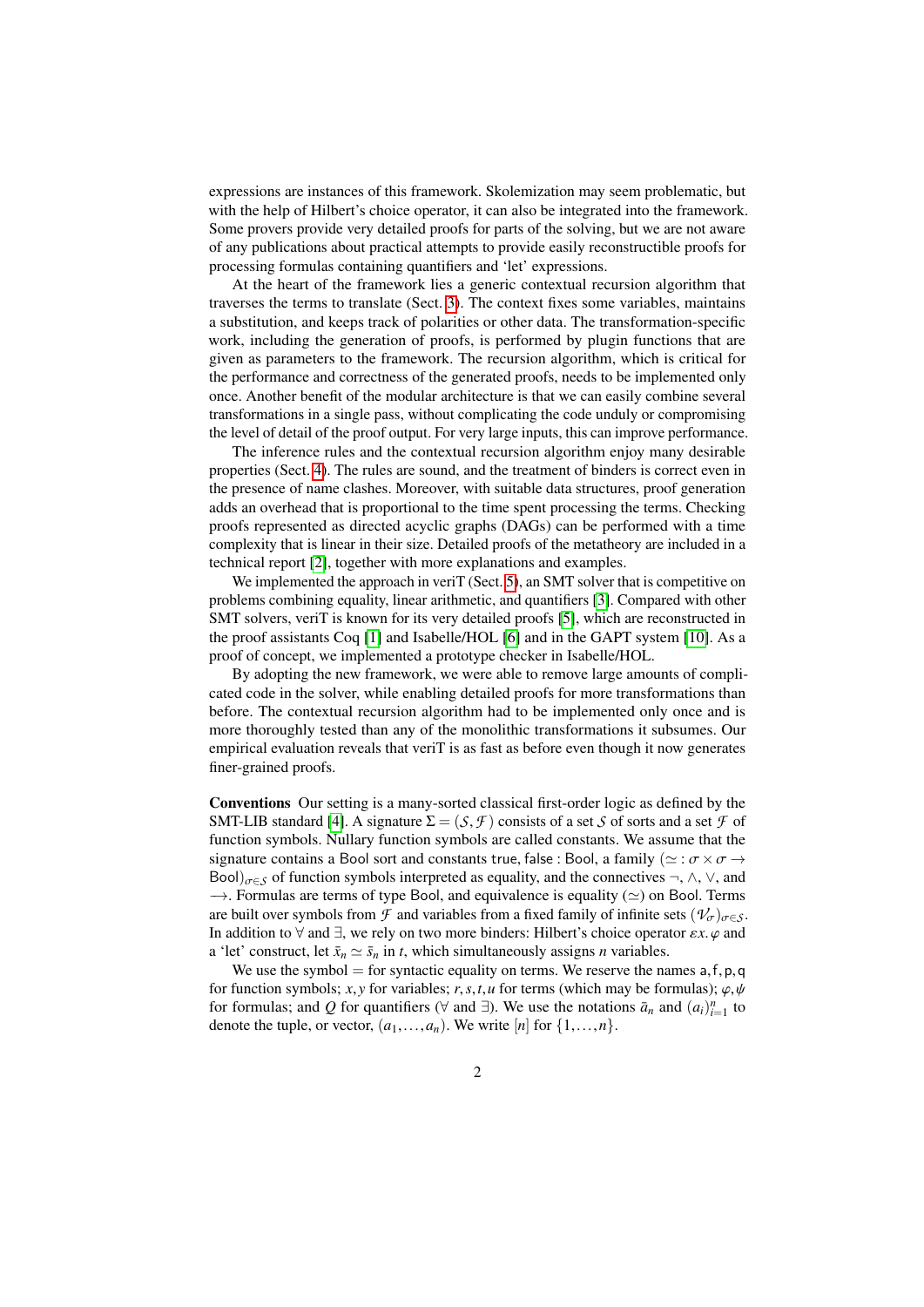Given a term *t*, the set of its free variables is written  $FV(t)$ . The notation  $t[\bar{x}_n]$  stands for a term that may depend on  $\bar{x}_n$ ;  $t[\bar{s}_n]$  is the corresponding term where the terms  $\bar{s}_n$  are substituted for  $\bar{x}_n$ . Bound variables in *t* are renamed to avoid capture. Following these conventions, Hilbert choice and 'let' are characterized by

<span id="page-2-2"></span><span id="page-2-1"></span>
$$
\models \exists x. \varphi[x] \rightarrow \varphi[\varepsilon x. \varphi]
$$
\n
$$
\qquad (e_1)
$$

$$
\models (\forall x. \varphi \simeq \psi) \rightarrow (\varepsilon x. \varphi) \simeq (\varepsilon x. \psi) \tag{2}
$$

$$
\models (\text{let } \bar{x}_n \simeq \bar{s}_n \text{ in } t[\bar{x}_n]) \simeq t[\bar{s}_n]
$$
\n(let)

Substitutions  $\rho$  are functions from variables to terms such that  $\rho(x_i) \neq x_i$  for at most finitely many variables  $x_i$ . We write them as  $\{\bar{x}_n \mapsto \bar{s}_n\}$ . The substitution  $\rho[\bar{x}_n \mapsto \bar{s}_n]$  maps each variable *x*: to the term *s*: and otherwise coincides with  $\alpha$ . The annication of a substitution each variable  $x_i$  to the term  $s_i$  and otherwise coincides with  $\rho$ . The application of a substitution  $\rho$  to a term *t* is denoted by  $\rho(t)$ . It is canture-avoiding: bound variables in *t* are retution  $\rho$  to a term *t* is denoted by  $\rho(t)$ . It is capture-avoiding; bound variables in *t* are renamed as necessary. Composition  $\rho' \circ \rho$  is defined as for functions (i.e.,  $\rho$  is applied first).

### <span id="page-2-0"></span>2 Inference System

The inference rules used by our framework depend on a notion of *context* defined by the grammar  $\Gamma ::= \emptyset | \Gamma, x | \Gamma, \overline{x}_n \mapsto \overline{s}_n$ . Each context entry either *fixes* a variable *x* or defines a *substitution*  $\{\bar{x}_n \mapsto \bar{s}_n\}$ . If a context introduces the same variable several times, the rightmost entry shadows the others. Abstractly, a context  $\Gamma$  fixes a set of variables and specifies a substitution  $\textit{subst}(\Gamma)$  defined by  $\textit{subst}(\emptyset) = \{\},\$  $subst(\Gamma, x) = subst(\Gamma)[x \mapsto x]$ , and  $subst(\Gamma, \bar{x}_n \mapsto \bar{t}_n) = subst(\Gamma) \circ {\bar{x}_n \mapsto \bar{t}_n}$ . In the second equation, the  $[x \mapsto x]$  update shadows any replacement of x induced by  $\Gamma$ . We write  $\Gamma(t)$  to abbreviate the capture-avoiding substitution *subst*( $\Gamma(t)$ ).

Transformations of terms (and formulas) are justified by judgments of the form  $\Gamma \triangleright t \simeq u$ , where  $\Gamma$  is a context, t is an unprocessed term, and u is the corresponding processed term. The free variables in *t* and *u* must appear in the context Γ. Semantically, the judgment expresses the equality of the terms  $\Gamma(t)$  and *u* for all variables fixed by Γ. Crucially, the substitution applies only on the left-hand side of the equality.

The inference rules for the transformations covered in this paper are presented below.

$$
\frac{\Gamma \rhd s \simeq t \quad \Gamma \rhd t \simeq u}{\Gamma \rhd t \simeq u} \quad \frac{\Gamma \rhd s \simeq t \quad \Gamma \rhd t \simeq u}{\Gamma \rhd s \simeq u} \quad \text{Trans} \quad \text{if } \Gamma(t) = t
$$
\n
$$
\frac{(\Gamma \rhd t_i \simeq u_i)_{i=1}^n}{\Gamma \rhd f(\bar{t}_n) \simeq f(\bar{u}_n)} \quad \text{Cong} \quad \frac{\Gamma, y, x \mapsto y \rhd \varphi \simeq \psi}{\Gamma \rhd (Qx, \varphi) \simeq (Qy, \psi)} \quad \text{BIND} \quad \text{if } y \notin FV(Qx, \varphi)
$$
\n
$$
\frac{\Gamma, x \mapsto (\varepsilon x, \varphi) \rhd \varphi \simeq \psi}{\Gamma \rhd (\exists x, \varphi) \simeq \psi} \quad \text{SKO}_{\exists} \quad \frac{\Gamma, x \mapsto (\varepsilon x, \neg \varphi) \rhd \varphi \simeq \psi}{\Gamma \rhd (\forall x, \varphi) \simeq \psi} \quad \text{SKO}_{\forall}
$$
\n
$$
\frac{(\Gamma \rhd r_i \simeq s_i)_{i=1}^n \quad \Gamma, \bar{x}_n \mapsto \bar{s}_n \rhd t \simeq u}{\Gamma \rhd (\text{let } \bar{x}_n \simeq \bar{r}_n \text{ in } t) \simeq u} \quad \text{LET} \quad \text{if } \Gamma(s_i) = s_i \text{ for all } i \in [n]
$$

• TAUT  $\sigma$  relies on an oracle  $\models \sigma$  to derive arbitrary lemmas in a theory  $\mathscr{T}$ . In practice, the oracle will produce some kind of certificate to justify the inference. An important special case, for which we use the name REFL, is syntactic equality.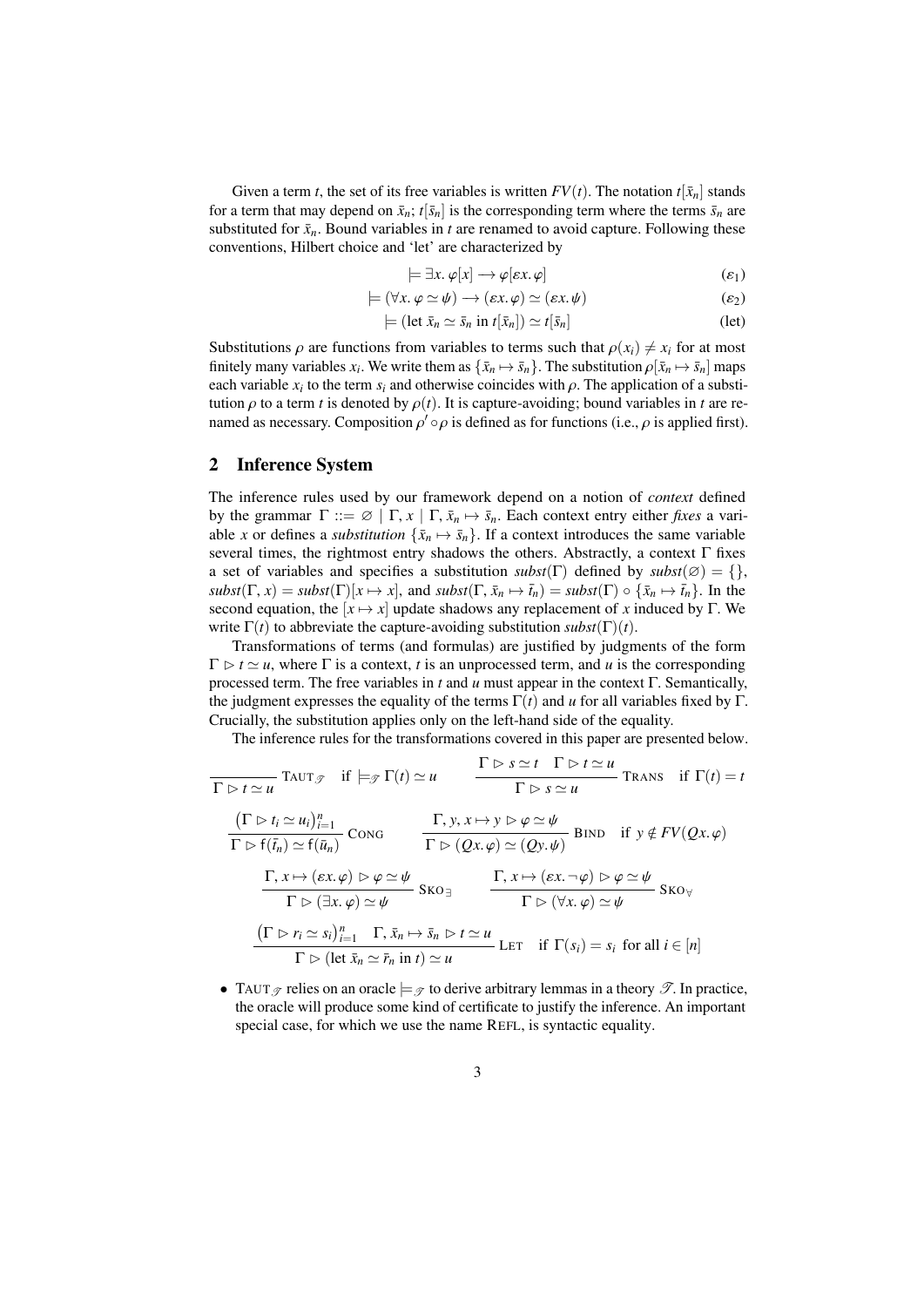- TRANS needs the side condition because the term *t* appears both on the left-hand side of  $\simeq$  (where it is subject to  $\Gamma$ 's substitution) and on the right-hand side.
- CONG can be used for any function symbol f, including the logical connectives.
- BIND is a congruence rule for quantifiers. The rule also justifies the renaming of the bound variable. The side condition prevents an unwarranted variable capture. In the antecedent, the renaming is expressed by a substitution in the context.
- SKO $\exists$  and SKO $\forall$  exploit ( $\varepsilon_1$  $\varepsilon_1$ ) to replace a quantified variable with a suitable witness, simulating skolemization. We can think of the  $\varepsilon$  expression in each rule abstractly as a fresh function symbol that takes any fixed variables it depends on as arguments.
- LET exploits [\(let\)](#page-2-2) to expand a 'let' expression. The terms  $\bar{r}_n$  assigned to the variables  $\bar{x}_n$  can be transformed into terms  $\bar{s}_n$ .

The antecedents of all the rules inspect subterms structurally, without modifying them. Modifications to the term on the left-hand side are delayed; the substitution is applied only in TAUT. This is crucial to obtain compact proofs that can be checked efficiently. By systematically renaming variables in BIND, we can satisfy most side conditions trivially.

Judgments can be encoded into a well-understood theory of binders: the simply typed  $\lambda$ -calculus. This provides a solid basis to reason about them, and to reconstruct proofs expressed in the inference system. We refer to our technical report [\[2\]](#page-11-0) for details.

The set of rules can be extended to cater for arbitrary transformations that can be expressed as equalities, using Hilbert choice to represent fresh symbols if necessary. The usefulness of Hilbert choice for proof reconstruction is well known [\[7,](#page-11-7)[19,](#page-12-0)[21\]](#page-12-1), but we push the idea further and use it to simplify the inference system and make it more uniform.

<span id="page-3-1"></span>*Example 1.* The following derivation tree justifies the expansion of a 'let' expression:

| Case 2                                                                       | CONG          | $x \mapsto a \triangleright x \simeq a$             | REFL          | $x \mapsto a \triangleright x \simeq a$ | REFL |
|------------------------------------------------------------------------------|---------------|-----------------------------------------------------|---------------|-----------------------------------------|------|
| $\triangleright a \simeq a$                                                  | $\text{CONG}$ | $x \mapsto a \triangleright p(x, x) \simeq p(a, a)$ | $\text{CONG}$ |                                         |      |
| $\triangleright (\text{let } x \simeq a \text{ in } p(x, x)) \simeq p(a, a)$ | $\text{LET}$  |                                                     |               |                                         |      |

Skolemization can be applied regardless of polarity. Normally, we skolemize only positive existential quantifiers and negative universal quantifiers. However, skolemizing other quantifiers is sound in the context of proving. The trouble is that it is generally incomplete, if we introduce Skolem symbols and forget their definitions in terms of Hilbert choice. To paraphrase Orwell, all quantifiers are skolemizable, but some quantifiers are more skolemizable than others.

# <span id="page-3-0"></span>3 Contextual Recursion

We propose a generic algorithm for term transformations, based on structural recursion. The algorithm is parameterized by a few simple plugin functions embodying the essence of the transformation. By combining compatible plugin functions, we can perform several transformations in one traversal. Transformations can depend on some context that encapsulates relevant information, such as bound variables, variable substitutions, and polarity. Each transformation can define its own notion of context.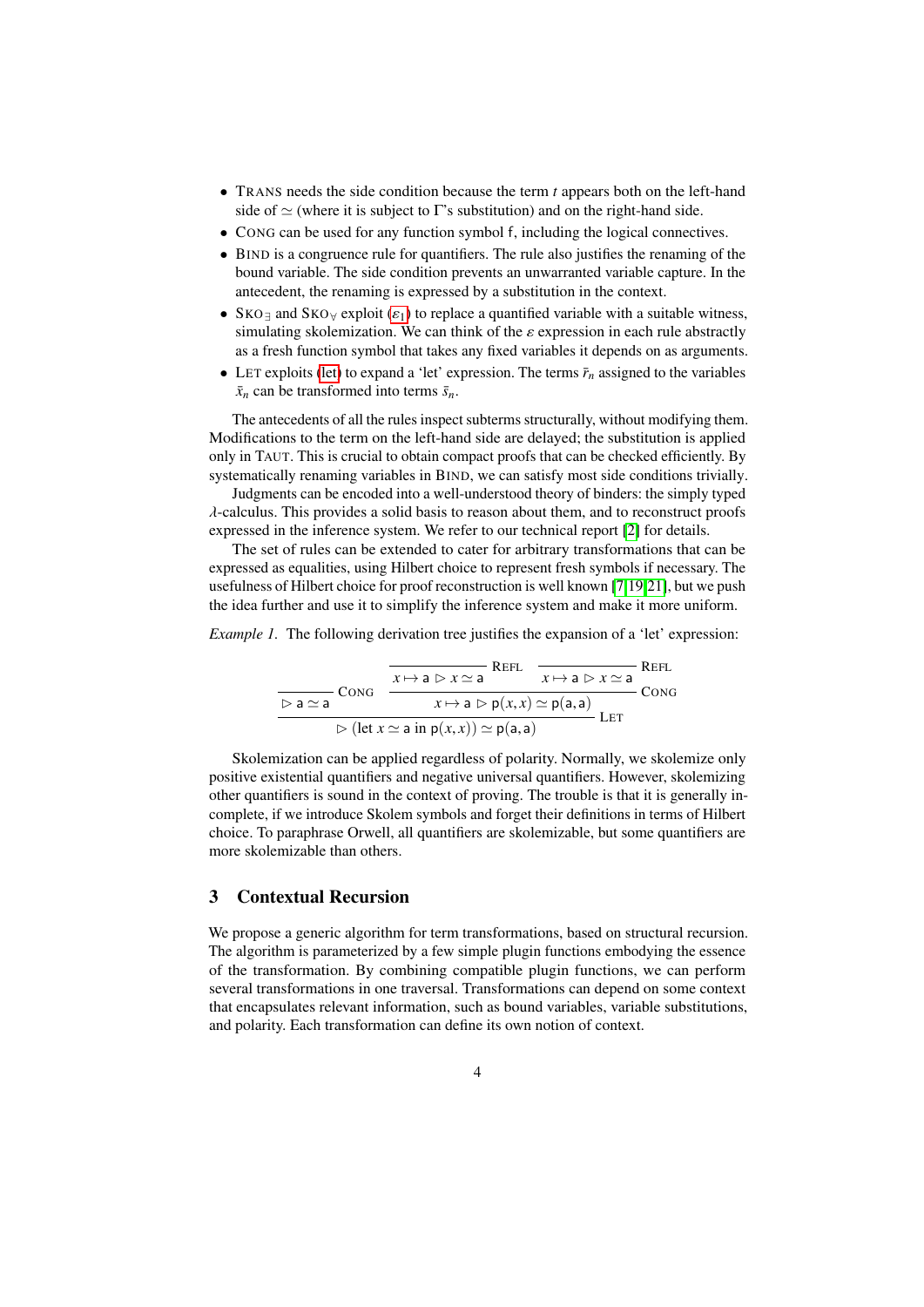The output is generated by a proof module that maintains a stack of derivation trees. The procedure  $apply(R, n, \Gamma, t, u)$  pops *n* derivation trees  $\overline{\mathscr{D}}_n$  from the stack and pushes the tree of  $\Gamma \rhd t \sim u$  obtained by applying rule *R* to  $\overline{\mathscr{D}}$ . The plugin functions are pushes the tree of  $\Gamma \triangleright t \simeq u$  obtained by applying rule *R* to  $\bar{\mathscr{D}}_n$ . The plugin functions are responsible for invoking *apply* as appropriate.

The Generic Algorithm The algorithm performs a depth-first postorder contextual recursion on the term to process. Subterms are processed first; then an intermediate term is built from the resulting subterms and is processed in turn. The context  $\Delta$  is updated in a transformation-specific way with each recursive call. It is abstract from the point of view of the algorithm. The plugin functions are divided into two groups: *ctx\_let*, *ctx\_quant*, and *ctx\_app* update the context when entering the body of a binder or when moving from a function symbol to one of its arguments; *build\_let*, *build\_quant*, *build\_app*, and *build\_ var* return the processed term and produce the corresponding proof as a side effect.

```
function process(\Delta, t)
   match t
      case x:
          return build_var(\Delta, x)
      case f(\bar{t}_n):
          \bar{\Delta}'_n \leftarrow (ctx\_app(\Delta, f, \bar{t}_n, i))_{i=1}^nreturn build_app(\Delta, \bar{\Delta}'_n, f, \bar{t}_n, (process(\Delta'_i, t_i))_{i=1}^n)case Qx. ϕ:
          Δ' ← ctx_quant(Δ, Q, x, φ)<br>
return build quant(Δ Δ'return build_quant(\Delta, \Delta', Q, x, \varphi, process(\Delta', \varphi))
       case let \bar{x}_n \simeq \bar{r}_n in t':
          \Delta' \leftarrow ctx\_let(\Delta, \bar{x}_n, \bar{r}_n, t')<br>
return build let(\Delta, \Delta', \bar{x}return build_let(\Delta, \Delta', \bar{x}_n, \bar{r}_n, t', process(\Delta', t'))
```
'Let' Expansion The first instance of the contextual recursion algorithm expands 'let' expressions and renames bound variables systematically to avoid capture. Skolemization and theory simplification, presented below, assume that this transformation has been performed. The context consists of a list of fixed variables and variable substitutions, as in Sect. [2.](#page-2-0) The plugin functions are as follows:

function  $ctx$ *\_let*( $\Gamma$ ,  $\bar{x}_n$ ,  $\bar{r}_n$ , *t*) **return**  $\Gamma$ ,  $\bar{x}_n \mapsto (process(\Gamma, r_i))_{i=1}^n$ function  $ctx\_app(\Gamma, f, \bar{t}_n, i)$ return Γ **function** *build\_let*( $\Gamma, \Gamma', \bar{x}_n, \bar{r}_n, t, u$ )<br>*apply*( $\Gamma$ ET *n*+1  $\Gamma$  let  $\bar{r} \sim \bar{r}$  in  $apply$ (LET,  $n+1$ ,  $\Gamma$ , let  $\bar{x}_n \simeq \bar{r}_n$  in  $t, u$ ) return *u* **function** *build\_app*( $\Gamma$ ,  $\overline{\Gamma}'_n$ ,  $f$ ,  $\overline{t}_n$ ,  $\overline{u}_n$ )<br>*apply*( $\overline{C}$ ONG,  $n \Gamma$ ,  $f(\overline{t})$ )  $f(\overline{u})$ )  $apply$ (CONG, *n*,  $\Gamma$ ,  $f(\bar{t}_n)$ ,  $f(\bar{u}_n)$ ) return  $f(\bar{u}_n)$ function *ctx\_quant*( $\Gamma$ , *Q*, *x*,  $\varphi$ ) *y* ← fresh variable return Γ, *y*,  $x \mapsto y$ **function** *build\_quant*( $\Gamma$ ,  $\Gamma'$ ,  $Q$ ,  $x$ ,  $\varphi$ ,  $\psi$ )<br> $y \leftarrow \Gamma'(x)$  $y \leftarrow \Gamma'(x)$  $apply(BIND, 1, \Gamma, Qx, \varphi, Qy, \psi)$ return *Qy*. ψ function *build\_var*(Γ, *<sup>x</sup>*) *apply*(REFL, <sup>0</sup>, <sup>Γ</sup>, *<sup>x</sup>*, <sup>Γ</sup>(*x*)) return Γ(*x*)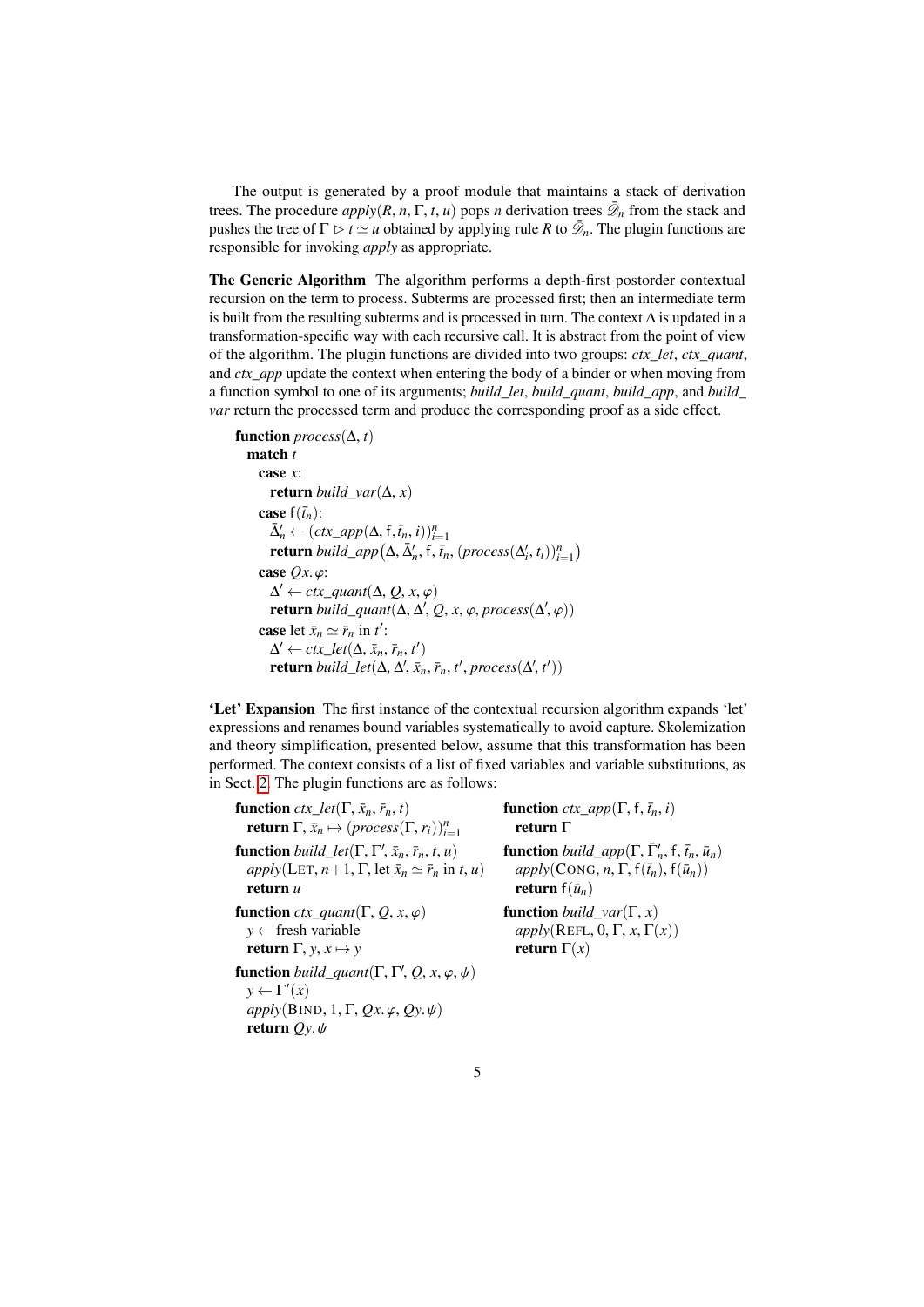The *ctx\_let* and *build\_let* functions process 'let' expressions. In *ctx\_let*, the substituted terms are processed further before they are added to a substitution entry in the context. In *build\_let*, the LET rule is applied and the transformed term is returned. Analogously, the *ctx\_quant* and *build\_quant* functions rename quantified variables systematically. This ensures that any variables that arise in the range of the substitution specified by *ctx\_ let* will resist capture when the substitution is applied. Finally, the *ctx\_app*, *build\_app*, and *build\_var* functions simply reproduce the term traversal in the generated proof; they perform no transformation-specific work.

*Example 2.* Following up on Example [1,](#page-3-1) assume  $\varphi = \text{let } x \simeq a$  in  $p(x, x)$ . Given the above plugin functions,  $\text{process}(\emptyset, \varphi)$  returns  $p(a, a)$ . It is instructive to study the evolution of the stack during the execution of *process*. First, in *ctx\_let*, the term a is processed recursively; the call to *build app* pushes a nullary CONG step with succedent  $\triangleright$  a  $\simeq$  a onto the stack. Then the term  $p(x, x)$  is processed. For each of the two occurrences of *x*, *build\_var* pushes a REFL step onto the stack. Next, *build\_app* applies a CONG step to justify rewriting under p: The two REFL steps are popped, and a binary CONG is pushed. Finally, *build\_let* performs a LET inference with succedent  $\triangleright \varphi \simeq p(a,a)$  to complete the proof: The two CONG steps on the stack are replaced by the LET step. The stack now consists of a single item: the derivation tree of Example [1.](#page-3-1)

Skolemization Our second transformation, skolemization, assumes that 'let' expressions have been expanded and bound variables have been renamed apart. The context is a pair  $\Delta = (\Gamma, p)$ , where  $\Gamma$  is as defined in Sect. [2](#page-2-0) and p is the polarity (+, –, or ?) of the term being processed. The main plugin functions are those that manipulate quantifiers:

function *ctx\_quant*( $(\Gamma, p), Q, x, \varphi$ ) **if**  $(Q, p) \in \{ (\exists, +), (\forall, -) \}$  then  $\Gamma' \leftarrow \Gamma$ ,  $x \mapsto sko\_term(\Gamma, Q, x, \varphi)$ else  $Γ' \leftarrow Γ, x$ <br>strum (Γ' **return**  $(\Gamma', p)$ 

The polarity is updated by *ctx\_app*, which is not shown. For example,  $ctx\_app((\Gamma, -), \neg,$  $\varphi$ , 1) returns  $(\Gamma, +)$ , because if  $\neg \varphi$  occurs negatively in a larger formula, then  $\varphi$  occurs positively. The plugin functions *build\_app* and *build\_var* are as for 'let' expansion.

Positive occurrences of ∃ and negative occurrences of ∀ are skolemized. All other quantifiers are kept as they are. The *sko*\_*term* function returns an applied Skolem function symbol following some reasonable scheme; for example, outer skolemization [\[20\]](#page-12-2) creates an application of a fresh function symbol to all variables fixed in the context. To comply with the inference system, the application of SKO<sup>∃</sup> or SKO<sup>∀</sup> in *build\_quant* instructs the proof module to systematically replace the Skolem term with the corresponding  $\varepsilon$  term when outputting the proof.

Theory Simplification All kinds of theory simplification can be performed on formulas. We restrict our focus to a simple yet quite characteristic instance: the simplification of  $u + 0$  and  $0 + u$  to *u*. We assume that 'let' expressions have been expanded. The context is a list of fixed variables. The plugin functions *ctx\_app* and *build\_var* are as for 'let' expansion; the remaining ones are presented below.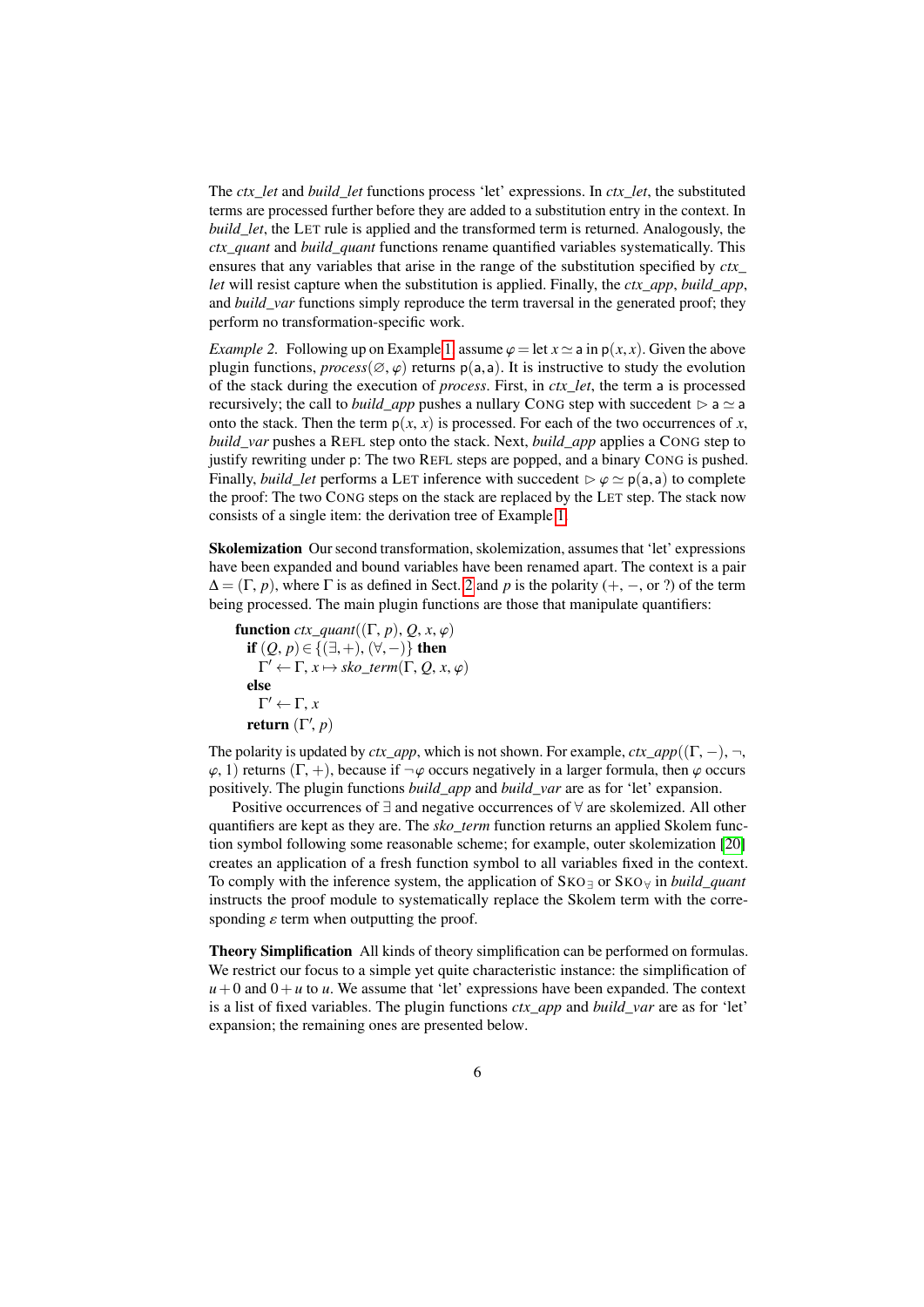```
function ctx_quant(\Gamma, Q, x, \varphi)
   return Γ, x
function build_quant(\Gamma, \Gamma', Q, x, \varphi, \psi)<br>qnnly(BJND 1 \Gamma Qx (\theta, Qx vk)
   apply(BIND, 1, \Gamma, Qx, \varphi, Qx, \psi)return Qx. ψ
                                                                               function build_app(\Gamma, \overline{\Gamma}'_n, f, \overline{t}_n, \overline{u}_n)<br>apply(\overline{C}ONG, n \Gamma f(\overline{t}) f(\overline{u}))
                                                                                  apply(CONG, n, \Gamma, f(\bar{t}_n), f(\bar{u}_n))
                                                                                  if f(\bar{u}_n) has form u+0 or 0+u then
                                                                                      apply(TAUT_+, 0, \Gamma, f(\bar{u}_n), u)apply(TRANS, 2, \Gamma, f(\bar{t}_n), u)
                                                                                      return u
                                                                                  else
```
The quantifier manipulation code, in *ctx\_quant* and *build\_quant*, is straightforward. The interesting function is *build\_app*. It first applies the CONG rule to justify rewriting the arguments. Then, if the resulting term  $f(\bar{u}_n)$  can be simplified further into a term *u*, it performs a transitive chain of reasoning:  $f(\bar{t}_n) \simeq f(\bar{u}_n) \simeq u$ .

return  $f(\bar{u}_n)$ 

Combinations of Transformations Theory simplification can be implemented as a family of transformations, each member of which embodies its own set of theory-specific rewrite rules. If the union of the rewrite rule sets is confluent and terminating, a unifying implementation of *build\_app* can apply the rules in any order until a fixpoint is reached. Moreover, since theory simplification modifies terms independently of the context, it is compatible with 'let' expansion and skolemization. This allows us to perform arithmetic simplification in the substituted terms of a 'let' expression in a single pass.

The combination of 'let' expansion and skolemization is less straightforward. Consider the formula  $\varphi = \text{let } y \simeq \exists x. p(x) \text{ in } y \to y.$  When processing the subformula  $\exists x. p(x)$ , we cannot (or at least should not) skolemize the quantifier, because it has no unambiguous polarity; indeed, the variable *y* occurs both positively and negatively in the 'let' expression's body. We can of course give up and perform two passes: The first pass expands 'let' expressions, and the second pass skolemizes and simplifies terms. There is also a way to perform all the transformations in a single instance of the framework, described in our report [\[2\]](#page-11-0).

Scope and Limitations Other possible instances of contextual recursion are the clause normal form (CNF) transformation and the elimination of quantifiers using one-point rules. CNF transformation is an instance of rewriting of Boolean formulas and can be justified by a TAUT<sub>Bool</sub> rule. Tseytin transformation can be supported by representing the introduced constants by the formulas they represent, similarly to our treatment of Skolem terms. One-point rules—e.g., the transformation of  $\forall x. x \simeq a \rightarrow p(x)$  into p(a)—are similar to 'let' expansion and can be represented in much the same way in our framework.

Some transformations, such as symmetry breaking [\[9\]](#page-11-8) and rewriting based on global assumptions, require a global analysis of the problem that cannot be captured by local substitution of equals for equals. They are beyond the scope of the framework. Other transformations, such as simplification based on associativity and commutativity of function symbols, require traversing the terms to be simplified when applying the rewriting. Since *process* visits terms in postorder, the complexity of the simplifications would be quadratic, while a processing that applies depth-first preorder traversal can perform the simplifications with a linear complexity. Hence, applying such transformations optimally is also outside the scope of the framework.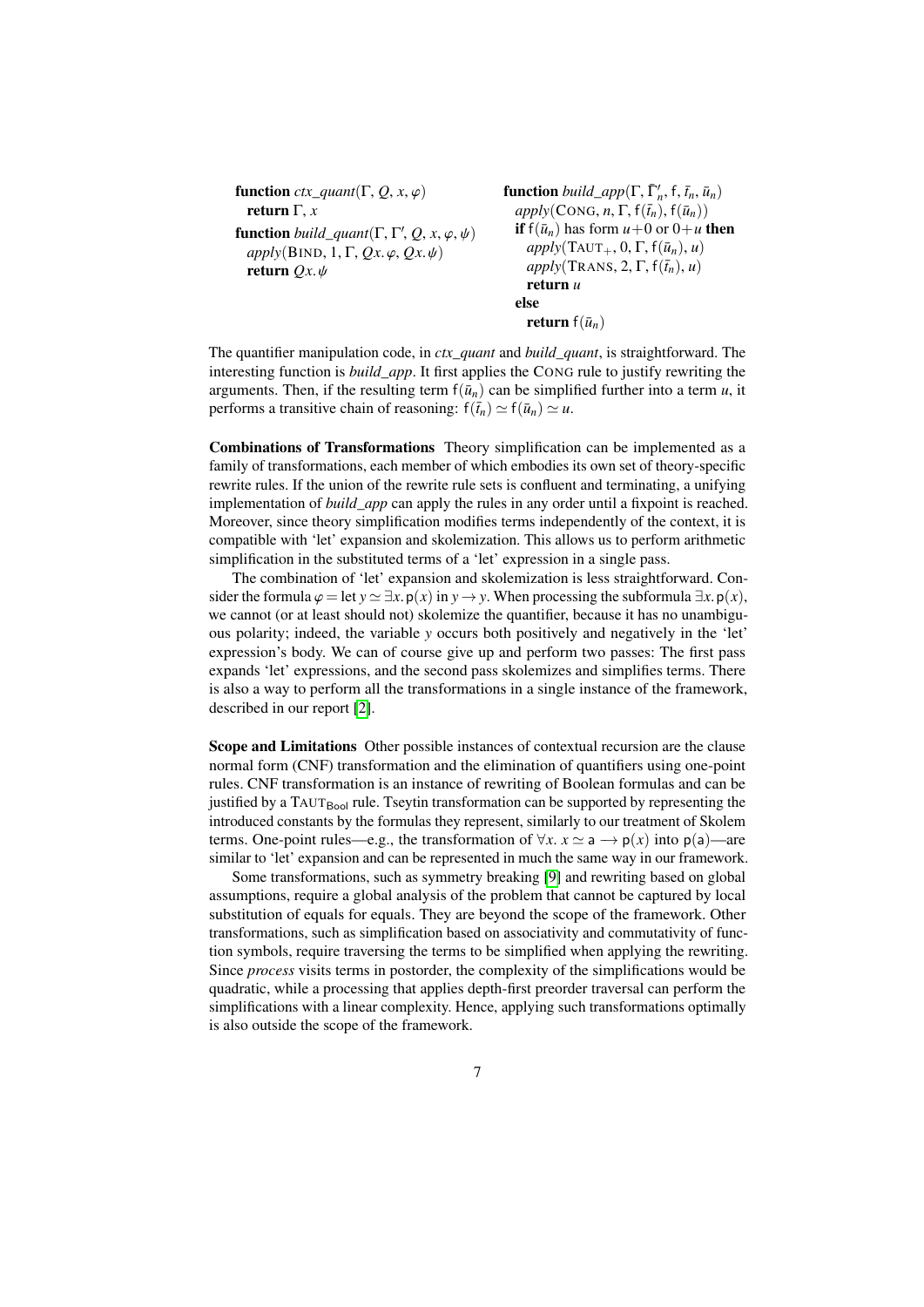#### <span id="page-7-0"></span>4 Theoretical Properties

The first two metatheoretical results below concern the soundness of the inference rules and the correctness of the recursion algorithm that generates proofs in that system. The other results have to do with the cost of proof generation and checking.

**Theorem 1** (Soundness of Inferences). *If judgment*  $\Gamma \triangleright t \simeq u$  *is derivable using the inference system with theories*  $\mathscr{T}_1,\ldots,\mathscr{T}_n$ , *then*  $\models_{\mathscr{T}_1\cup\cdots\cup\mathscr{T}_n\cup\simeq\cup\epsilon\cup\mathrm{let}}\Gamma(t)\simeq u$ .

Theorem 2 (Total Correctness of Recursion). *For the instances presented in Sect. [3,](#page-3-0) the contextual recursion algorithm always produces correct proofs.*

Observation 3 (Complexity of Recursion). *For the instances presented in Sect. [3,](#page-3-0) the 'process' function is called at most once on every subterm of the input.*

As a corollary, if all the operations performed in *process* excluding the recursive calls can be accomplished in constant time, the algorithm has linear-time complexity with respect to the input. There exist data structures for which the following operations take constant time: extending the context with a fixed variable or a substitution, accessing direct subterms of a term, building a term from its direct subterms, choosing a fresh variable, applying a context to a variable, checking if a term matches a simple template, and associating the parameters of the template with the subterms. Thus, it is possible to have a linear-time algorithm for 'let' expansion and simplification. On the other hand, skolemization is at best quadratic in the worst case.

Observation 4 (Overhead of Proof Generation). *For the instances presented in Sect[.3,](#page-3-0) the number of 'apply' calls is proportional to the number of subterms in the input.*

Notice that all arguments to *apply* must be computed regardless of the *apply* calls. If an *apply* call takes constant time, the proof generation overhead is linear in the size of the input. To achieve this performance, it is necessary to use sharing to represent contexts and terms in the output.

Observation 5 (Cost of Proof Checking). *Checking an inference step can be performed in constant time if checking the side condition takes constant time.*

The above statement may appear weak, since checking the side conditions might itself be linear, leading to a cost of proof checking that can be at least quadratic in the size of the proof. Fortunately, most of the side conditions can be checked efficiently. For example, simplification proofs can be checked in linear time because *subst*(Γ) is always the identity. Moreover, certifying a proof by checking each step locally is not the only possibility. An alternative is to use an algorithm similar to the *process* function to check a proof in the same way as it has been produced, exploiting sophisticated invariants.

# <span id="page-7-1"></span>5 Implementation

The ideas presented in this paper have been implemented in two tools. We implemented the contextual recursion algorithm and the transformations described in Sect. [3](#page-3-0) in the SMT solver veriT [\[8\]](#page-11-9), showing that replacing the previous ad hoc code with the generic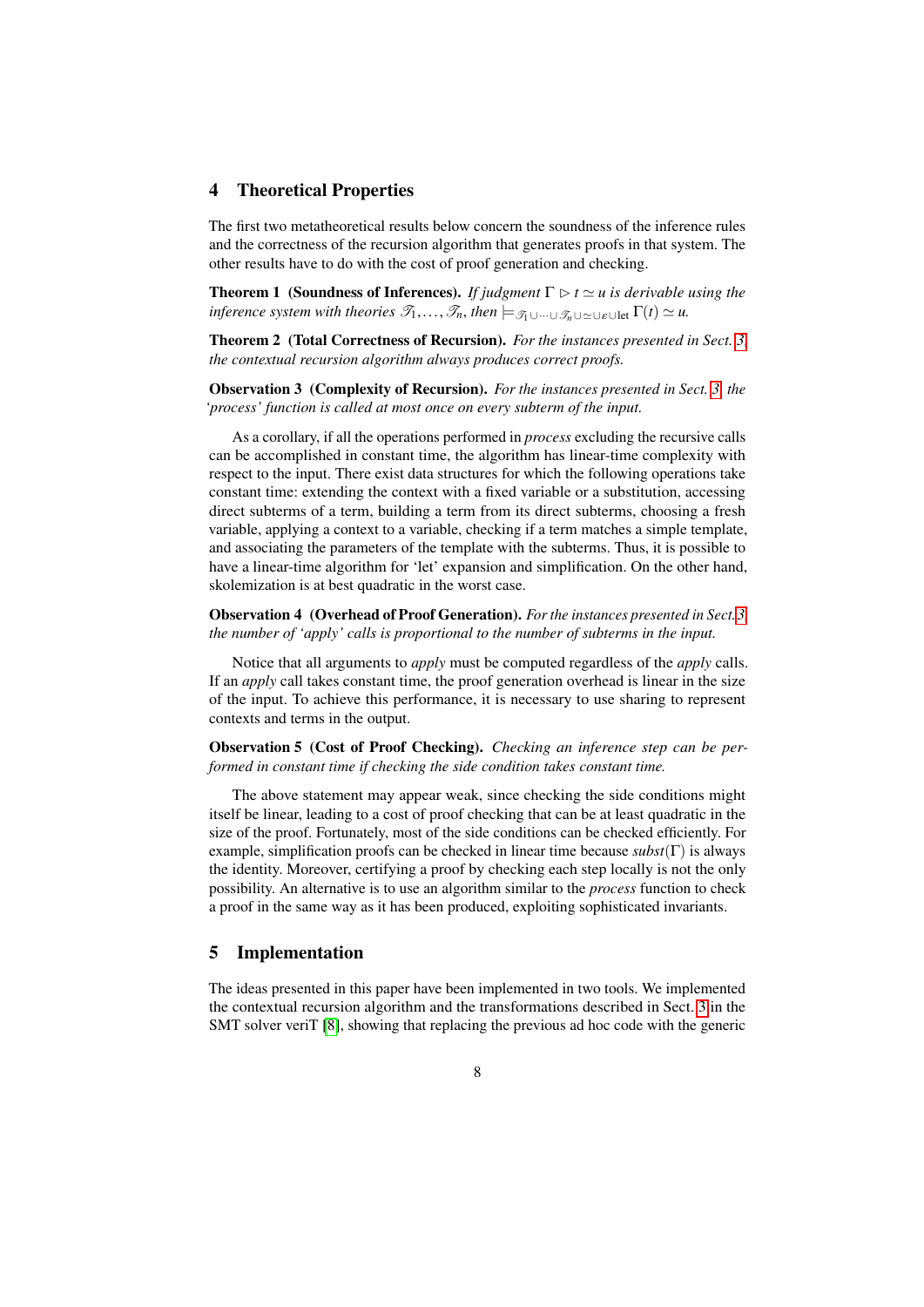proof-producing framework had no significant detrimental impact on the solving times. In addition, we developed a prototypical proof checker for the inference system described in Sect. [2](#page-2-0) using Isabelle/HOL [\[18\]](#page-12-3), to convince ourselves that veriT's output can easily be reconstructed.

Isabelle The Isabelle/HOL proof assistant is based on classical higher-order logic (HOL), a variant of the simply typed  $\lambda$ -calculus. The proof checker is included in the development version of Isabelle.<sup>[1](#page-8-0)</sup>

Derivations are represented by a recursive datatype in Standard ML, Isabelle's primary implementation language. A derivation is a tree whose nodes are labeled by rule names. Rule TAUT  $\gamma$  also carries a theorem that represents the oracle  $\models \gamma$ , and rules TRANS and LET are labeled with the terms that occur only in the antecedent (*t* and  $\bar{s}_n$ ). Judgments  $\Gamma \triangleright t \simeq u$  are translated to HOL equalities  $t' \simeq u'$ , where  $t'$  and  $u'$  are HOL terms in which the context  $\Gamma$  is encoded using  $\lambda$ -abstractions and (for substitutions) applications. For example, the judgment  $x, y \mapsto g(x) \triangleright f(y) \simeq f(g(x))$  is represented by the HOL equality  $(\lambda x.(\lambda y.f y)(gx)) \simeq (\lambda x. f(g x)).$ 

Because reconstruction is not verified, there are no guarantees that it will always succeed, but when it does, the result is certified by Isabelle's LCF-style inference kernel [\[11\]](#page-11-10). We hard-coded a few dozen examples to test different cases, such as this one: Given the HOL terms

 $t = \neg \forall x. \mathsf{p} \wedge \exists x. \forall x. \mathsf{q} x x \qquad u = \neg \forall x. \mathsf{p} \wedge \exists x. \mathsf{q} (\varepsilon x. \neg \mathsf{q} x x) (\varepsilon x. \neg \mathsf{q} x x)$ 

and the ML tree

<sup>N</sup> (Cong,[<sup>N</sup> (Bind,[<sup>N</sup> (Cong,[<sup>N</sup> (Refl,[]),<sup>N</sup> (Bind,[<sup>N</sup> (Sko\_All,[<sup>N</sup> (Refl,[])])])])])])) the reconstruction function returns the HOL theorem  $t \simeq u$ .

**veriT** We implemented the contextual recursion framework in the SMT solver veriT,<sup>[2](#page-8-1)</sup> replacing large parts of the previous non-proof-producing, hard-to-maintain code. Even though it offers more functionality (proof generation), the preprocessing module is about 20% smaller than before and consists of about 3000 lines of code. There are now only two traversal functions instead of 10. This is, for us, a huge gain in maintainability.

We were able to reuse its existing proof module and proof format [\[5\]](#page-11-2). A proof is a list of inferences, each of which consists of an identifier, the name of the rule, the identifiers of the dependencies, and the derived clause. The use of identifiers makes it possible to represent proofs as DAGs. We extended the format with the inference rules of Sect. [2.](#page-2-0) The rules that augment the context take a sequence of inferences—a *subproof*—as a justification. The subproof occurs within the scope of the extended context.

In contrast with the abstract proof module described in Sect. [3,](#page-3-0) veriT leaves REFL steps implicit for judgments of the form  $\Gamma \triangleright t \simeq t$ . The other inference rules are generalized to cope with missing REFL judgments. In addition, when printing proofs, the proof module can automatically replace terms in the inferences with some other terms. This is necessary for transformations such as skolemization and 'if–then–else' elimination. We

<span id="page-8-0"></span><sup>1</sup> [http://isabelle.in.tum.de/repos/isabelle/file/00731700e54f/src/HOL/ex/veriT\\_](http://isabelle.in.tum.de/repos/isabelle/file/00731700e54f/src/HOL/ex/veriT_Preprocessing.thy) [Preprocessing.thy](http://isabelle.in.tum.de/repos/isabelle/file/00731700e54f/src/HOL/ex/veriT_Preprocessing.thy)

<span id="page-8-1"></span> $^2$  <http://matryoshka.gforge.inria.fr/pubs/processing/veriT.tar.gz>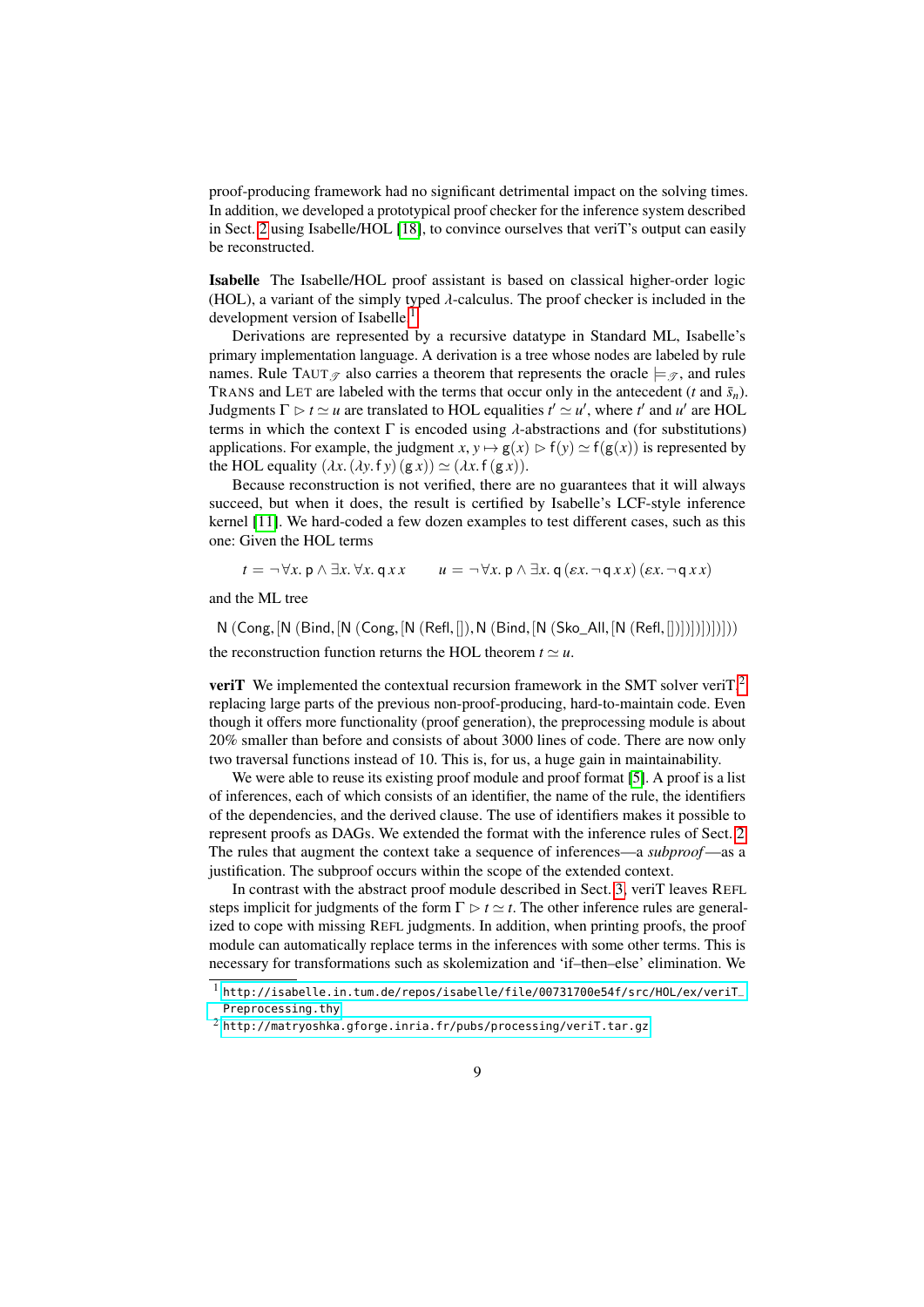must apply a substitution in the replaced term if the original term contains variables. In veriT, efficient data structures are available to perform this.

The implementation of contextual recursion uses a single global context, augmented before processing a subterm and restored afterwards. The context consists of a set of fixed variables, a substitution, and a polarity. In our setting, the substitution satisfies the side conditions by construction. If the context is empty, the result of processing a subterm is cached. For skolemization, a separate cache is used for each polarity. No caching is attempted under binders.

Invoking *process* on a term returns the identifier of the inference at the root of its transformation proof in addition to the processed term. These identifiers are threaded through the recursion to connect the proof. The proofs produced by instances of contextual recursion are inserted into the larger resolution proof produced by veriT.

Transformations performing theory simplification were straightforward to port to the new framework: Their *build\_app* functions simply apply rewrite rules until a fixpoint is reached. Porting transformations that interact with binders required special attention in handling the context and producing proofs. Fortunately, most of these aspects are captured by the inference system and the abstract contextual recursion framework, where they can be studied independently of the implementation.

Some transformations are performed outside of the framework. Proofs of CNF transformation are expressed using the inference rules of veriT's underlying SAT solver, so that any tool that can reconstruct SAT proofs can also reconstruct these proofs. Simplification based on associativity and commutativity of function symbols is implemented as a dedicated procedure, for efficiency reasons. It currently produces coarse-grained proofs.

To evaluate the impact of the new contextual recursion algorithm and of producing detailed proofs, we compare the performance of different configurations of veriT. Our experimental data is available online.<sup>[3](#page-9-0)</sup> We distinguish three configurations. BASIC only applies transformations for which the old code provided some (coarse-grained) proofs. EXTENDED also applies transformations for which the old code did not provide any proofs, whereas the new code provides detailed proofs. COMPLETE applies all transformations available, regardless of whether they produce proofs.

More specifically, BASIC applies the transformations for 'let' expansion, skolemization, elimination of quantifiers based on one-point rules, elimination of 'if–then–else', theory simplification for rewriting *n*-ary symbols as binary, and elimination of equivalences and exclusive disjunctions with quantifiers in subterms. EXTENDED adds Boolean and arithmetic simplifications to the transformations performed by BASIC. COMPLETE performs global rewriting simplifications and symmetry breaking in addition to the transformations in EXTENDED.

The evaluation relies on two main sets of benchmarks from SMT-LIB [\[4\]](#page-11-6) without bit vectors and nonlinear arithmetic (currently not supported by veriT): the 20 916 benchmarks in the quantifier-free (QF) categories, and the 30 250 benchmarks labeled as unsatisfiable in the non-QF categories. Our experiments were conducted on servers equipped with two Intel Xeon E5-2630 v3 processors, with eight cores per processor, and 126 GB of memory. Each run of the solver uses a single core. The time limit was set to 30 s, a reasonable value for interactive use within a proof assistant.

<span id="page-9-0"></span><sup>3</sup> <http://matryoshka.gforge.inria.fr/pubs/processing/>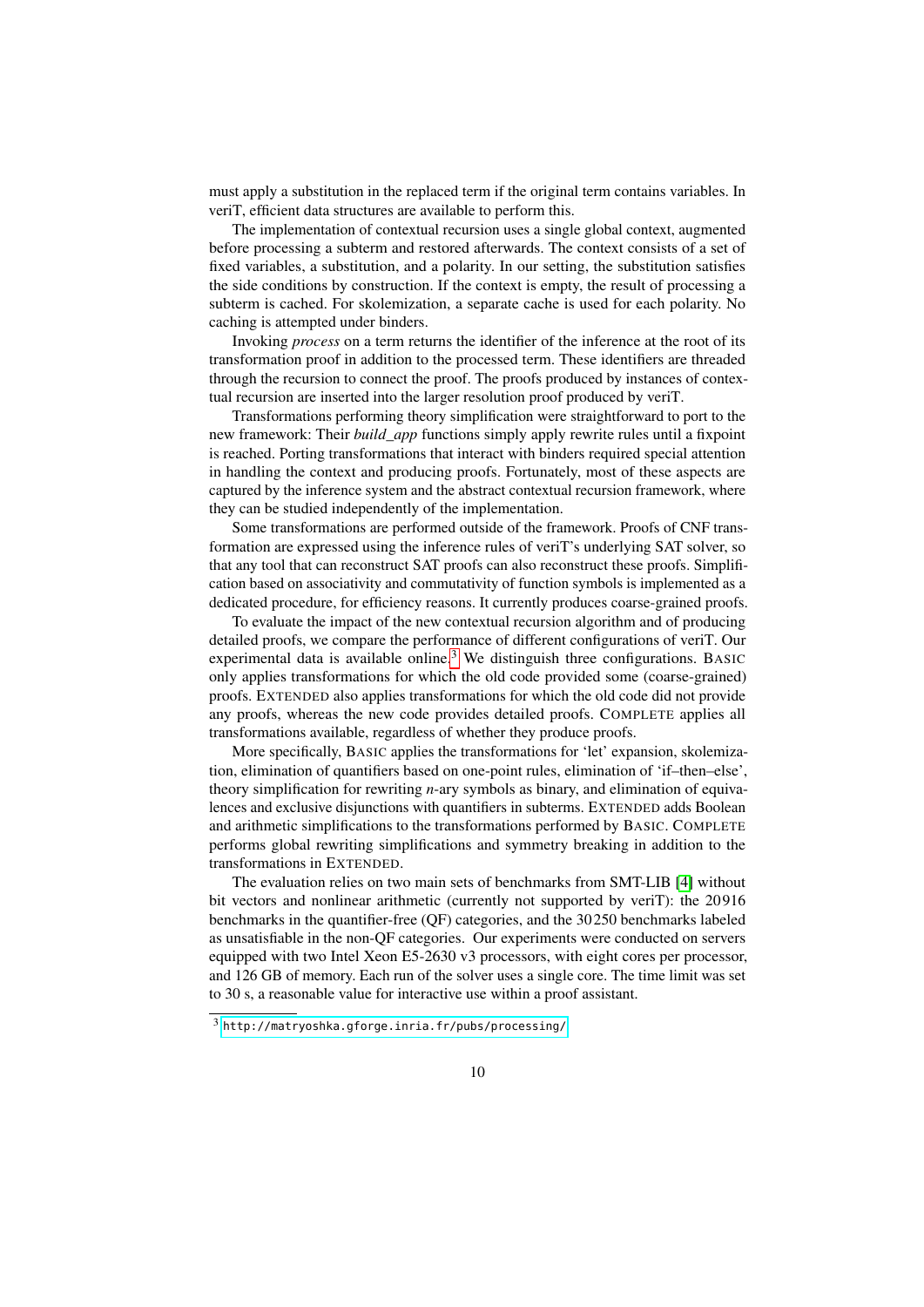|                 | Without proofs |                   | With proofs |                   |
|-----------------|----------------|-------------------|-------------|-------------------|
|                 |                | Old code New code |             | Old code New code |
| <b>BASIC</b>    | 42 2 35        | 42 2 5 8          | 42 104      | 42118             |
| <b>EXTENDED</b> | 42.324         | 42389             | N/A         | 42.271            |
| <b>COMPLETE</b> | 42.585         | 42.613            | N/A         | N/A               |

The table below shows the number of problems solved in total by each configuration.

These results indicate that the new generic contextual recursion algorithm and the production of detailed proofs do not impact performance negatively compared with the old code and coarse-grained proofs. Moreover, allowing Boolean and arithmetic simplifications leads to some improvements. We expect that generating proofs for the global transformations would lead to substantial improvements on quantifier-free problems.

## 6 Related Work

Most automatic provers that support the TPTP syntax for problems generate proofs in TSTP format [\[24\]](#page-12-4). Like a veriT proof, a TSTP proof consists of a list of inferences. TSTP does not mandate any inference system; the meaning of the rules and the granularity of inferences vary across systems. For example, the E prover [\[22\]](#page-12-5) combines clausification, skolemization, and variable renaming into a single inference, whereas Vampire [\[15\]](#page-12-6) appears to cleanly separate preprocessing transformations. SPASS's [\[25\]](#page-12-7) custom proof format does not record preprocessing steps; reverse engineering is necessary to make sense of its output, and optimizations ought to be disabled [\[6,](#page-11-4) Sect. 7.3].

Most SMT solvers can parse the SMT-LIB [\[4\]](#page-11-6) format, but each solver has its own output syntax. Z3's proofs can be quite detailed [\[17\]](#page-12-8), but rewriting steps often combine many rewrites rules. CVC4's format is an instance of LF [\[13\]](#page-11-11) with Side Conditions (LFSC) [\[23\]](#page-12-9); despite recent progress [\[12,](#page-11-12) [14\]](#page-12-10), neither skolemization nor quantifier instantiation are currently recorded in the proofs. Proof production in Fx7 [\[16\]](#page-12-11) is based on an inference system whose formula processing fragment is subsumed by ours; for example, skolemization is more ad hoc, and there is no explicit support for rewriting.

### 7 Conclusion

We presented a framework to represent and generate proofs of formula processing and its implementation in veriT and Isabelle/HOL. The framework centralizes the delicate issue of manipulating bound variables and substitutions soundly and efficiently, and it is flexible enough to accommodate many interesting transformations. Although it was implemented in an SMT solver, there appears to be no intrinsic limitation that would prevent its use in other kinds of first-order, or even higher-order, automatic provers. The framework covers many preprocessing techniques and can be part of a larger toolbox.

Detailed proofs have been a defining feature of veriT for many years now. It now produces more detailed justifications than ever, but there are still some global transformations for which the proofs are nonexistent or leave much to be desired. In particular, supporting rewriting based on global assumptions would be essential for proof-producing inprocessing, and symmetry breaking would be interesting in its own right.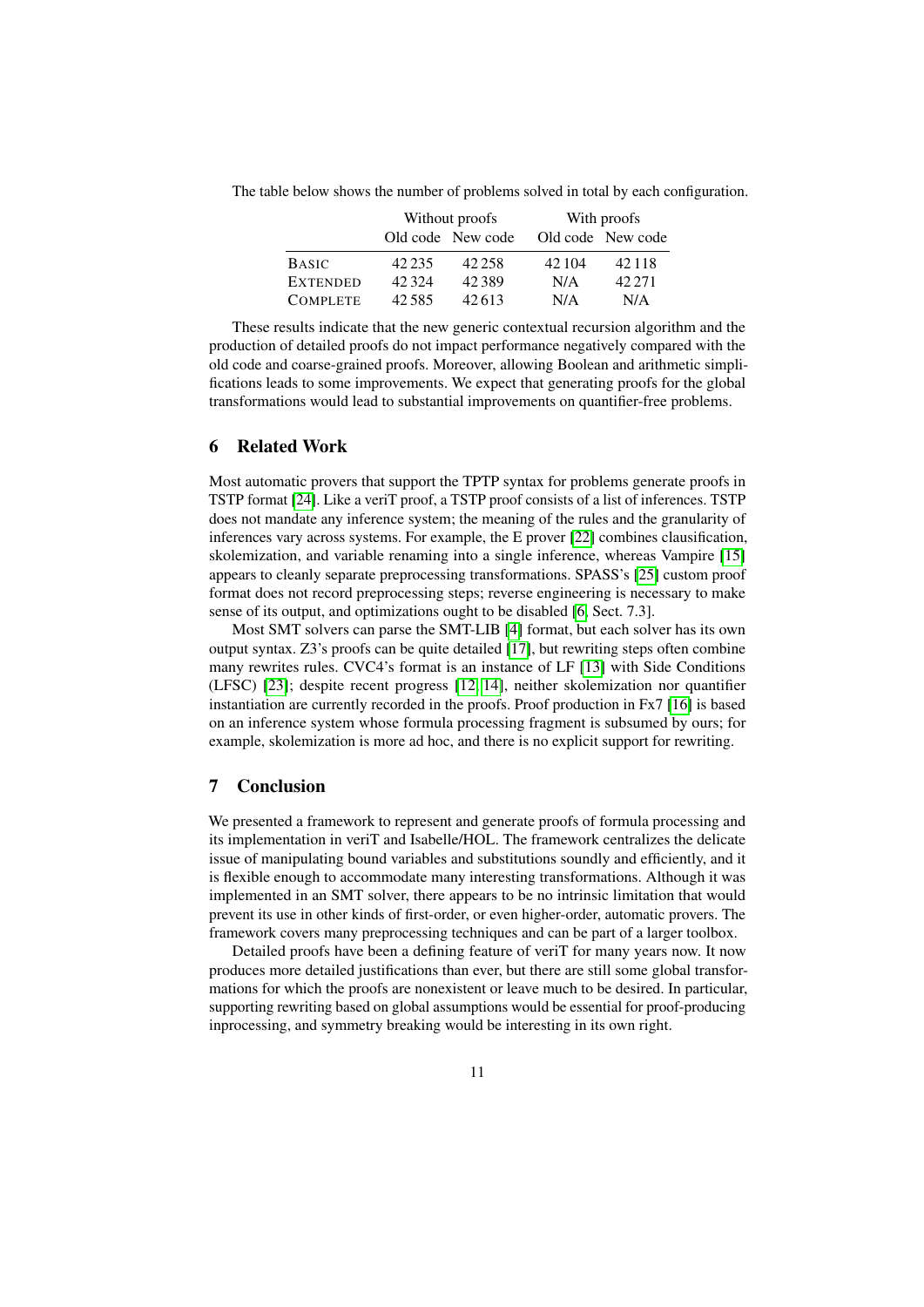Acknowledgment We thank Simon Cruanes for discussing many aspects of the framework with us as it was emerging, and we thank Robert Lewis, Stephan Merz, Lawrence Paulson, Anders Schlichtkrull, Mark Summerfield, Sophie Tourret, and the anonymous reviewers for suggesting many textual improvements. This research has been partially supported by the Agence nationale de la recherche / Deutsche Forschungsgemeinschaft project SMArT (ANR-13-IS02-0001, STU 483/2-1) and by the European Union project  $SC^2$  (grant agreement No. 712689). The work has also received funding from the European Research Council under the European Union's Horizon 2020 research and innovation program (grant agreement No. 713999, Matryoshka). Experiments presented in this paper were carried out using the Grid'5000 testbed ([https://www.grid5000.](https://www.grid5000.fr/) [fr/](https://www.grid5000.fr/)), supported by a scientific interest group hosted by Inria and including CNRS, RENATER, and several universities as well as other organizations. A mirror of all the software and evaluation data described in this paper is hosted by Zenodo.<sup>[4](#page-11-13)</sup>

## References

- <span id="page-11-3"></span>[1] Armand, M., Faure, G., Grégoire, B., Keller, C., Théry, L., Werner, B.: A modular integration of SAT/SMT solvers to Coq through proof witnesses. In: Jouannaud, J.P., Shao, Z. (eds.) CPP 2011. LNCS, vol. 7086, pp. 135–150. Springer (2011)
- <span id="page-11-0"></span>[2] Barbosa, H., Blanchette, J.C., Fontaine, P.: Tech. report associated with this paper (2017), <https://hal.inria.fr/hal-01526841>
- <span id="page-11-1"></span>[3] Barbosa, H., Fontaine, P., Reynolds, A.: Congruence closure with free variables. In: Legay, A., Margaria, T. (eds.) TACAS 2017. LNCS, vol. 10206, pp. 214–230 (2017)
- <span id="page-11-6"></span>[4] Barrett, C., Fontaine, P., Tinelli, C.: The SMT-LIB standard: Version 2.5. Tech. rep., University of Iowa (2015), <http://smt-lib.org/>
- <span id="page-11-2"></span>[5] Besson, F., Fontaine, P., Théry, L.: A flexible proof format for SMT: A proposal. In: Fontaine, P., Stump, A. (eds.) PxTP 2011. pp. 15–26 (2011)
- <span id="page-11-4"></span>[6] Blanchette, J.C., Böhme, S., Fleury, M., Smolka, S.J., Steckermeier, A.: Semi-intelligible Isar proofs from machine-generated proofs. J. Autom. Reasoning 56(2), 155–200 (2016)
- <span id="page-11-7"></span>[7] Böhme, S., Weber, T.: Fast LCF-style proof reconstruction for Z3. In: Kaufmann, M., Paulson, L. (eds.) ITP 2010. LNCS, vol. 6172, pp. 179–194. Springer (2010)
- <span id="page-11-9"></span>[8] Bouton, T., de Oliveira, D.C.B., Déharbe, D., Fontaine, P.: veriT: An open, trustable and efficient SMT-solver. In: Schmidt, R.A. (ed.) CADE-22. LNCS, vol. 5663, pp. 151–156. Springer (2009)
- <span id="page-11-8"></span>[9] Déharbe, D., Fontaine, P., Merz, S., Paleo, B.W.: Exploiting symmetry in SMT problems. In: Bjørner, N., Sofronie-Stokkermans, V. (eds.) CADE-23. LNCS, vol. 6803, pp. 222–236. Springer (2011)
- <span id="page-11-5"></span>[10] Ebner, G., Hetzl, S., Reis, G., Riener, M., Wolfsteiner, S., Zivota, S.: System description: GAPT 2.0. In: Olivetti, N., Tiwari, A. (eds.) IJCAR 2016. LNCS, vol. 9706, pp. 293–301. Springer (2016)
- <span id="page-11-10"></span>[11] Gordon, M.J.C., Milner, R., Wadsworth, C.P.: Edinburgh LCF: A Mechanised Logic of Computation, LNCS, vol. 78. Springer (1979)
- <span id="page-11-12"></span>[12] Hadarean, L., Barrett, C.W., Reynolds, A., Tinelli, C., Deters, M.: Fine grained SMT proofs for the theory of fixed-width bit-vectors. In: Davis, M., Fehnker, A., McIver, A., Voronkov, A. (eds.) LPAR-20. LNCS, vol. 9450, pp. 340–355. Springer (2015)
- <span id="page-11-11"></span>[13] Harper, R., Honsell, F., Plotkin, G.D.: A framework for defining logics. In: LICS '87. pp. 194–204. IEEE Computer Society (1987)

<span id="page-11-13"></span><sup>4</sup> <https://doi.org/10.5281/zenodo.582482>